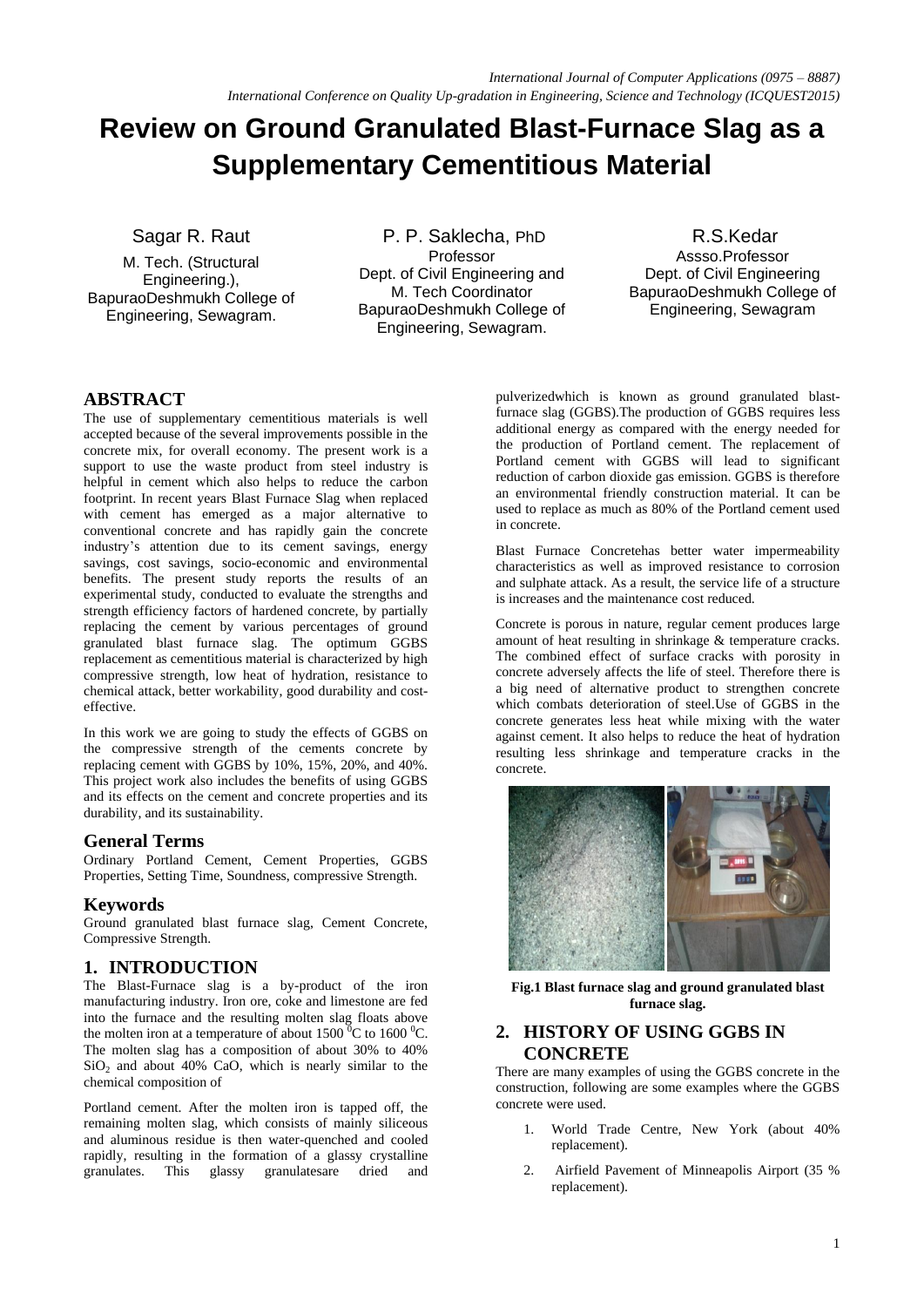- 3. Atlanta"s Georgia Aquarium (worlds one of the largest aquarium),(20% to 70% replacements).
- 4. Detroit Metro Terminal Expansion (30% Replacement).
- 5. The Air Train linking New York"s John Kennedy International Airport with Long Island Rail Road Trains (20%-30% replacements).
- 6. Tsing Ma Bridge, Hong Kong (59%-65% replacement).

From the above examples it is cleared that the world is aware of the advantages of GGBS uses in concrete. The main aim of the use of GGBS is to improve the durability, reduce the maintenance cost, to increase the service life, increase the economy of the construction with using the cheaper material as a replacement of the cement, and to reduce the cement consumption. Today it is necessary to reduce the carbon footprints as it affects the environment and ultimately affects the life on the planet and around  $5\%$  CO<sub>2</sub> equivalent is produced from the single industry i.e. from cement industry. In production of one tonn of cement it consumes about 5000MJ of energy, 1.5 tonnes of mineral extraction, and produces  $0.95$  tonnes of  $CO<sub>2</sub>$  equivalent, this consumption of natural resources and formation of large amount of CO2 equivalent it is necessary to find some alternative material instead of the cement which has cementitious.

### **3. ANNUAL CEMENT PRODUCTION**

CEMBEURO (The European Cement Association) has given some statistics on the Cement production per year in the



#### **Fig.2 World's cement Production per year.**

According to the CEMBEURO:-

- 1. Concrete is second most consumed material in the world after Water.
- 2. On average, each year, 3 tons of concrete are consumed by every person on the planet
- 3. Cement Industry is a single industry which produces 5% of total global CO2 Emission.
- 4. Cement production is growing by 2.5% annually, and is expected to rise from 2.55 billion tons in 2006 to 3.7 - 4.4 billion tons by 2050.
- 5. It means that to produce 4.3 Billion tonns of cement World produces  $0.95$  X  $(4.3 \times 109)$  = 4.085 billion tonnes of CO2 Equivalent produce every year (Apprx.). Which is very high. 6. Hence we required some alternative material which

reduces this Emission considerably and use of cement.

In production of one tonne of Portland cement would require about 1.5 tonnes of mineral extractions together with 5000 MJ of energy, and would generate about 0.95 tonne of CO2 equivalent. So this replacement of the cement up-to the some extent helps to reduce environmental impact due to production of cement.

### **4. CHEMICAL COMPOSITION OF BLAST FURNACE SLAG**

Blast furnace slag is composed of the following oxides,

**Table 1.oxides composition of the Blast furnace Slag.**

| Oxides           | Content |
|------------------|---------|
| SiO <sub>2</sub> | 19.71   |
| Al2O3            | 5.20    |
| Fe2O3            | 3.73    |
| CaO              | 62.91   |
| <b>MgO</b>       | 2.54    |
| LOI              | 0.96    |
| SO <sub>3</sub>  | 2.72    |
| K2O              | 0.90    |
| Na2O3            | 0.25    |

This composition is quite closer to the composition of Portland cement.

# **5. EFFECT OF GROUND GRANULATED BLAST FURNACE SLAG ON CEMENT CONCRETE**

The behavior of cement concrete after replacing the cement with ground granulated blast furnace slag in several percentages is shown below.The following figures shows the strength at different ages of concrete mix which is used as the control mix for the work. This mix is taken as the reference to the project work and the cement contents were replaced by suitable percentages of Blast Furnace Slag.



**Fig.3 Compressive strengths of design mix at different ages of curing**



**Fig.4 Compressive strengths of mix with 10% replacement of cement with GGBS at different ages of curing .**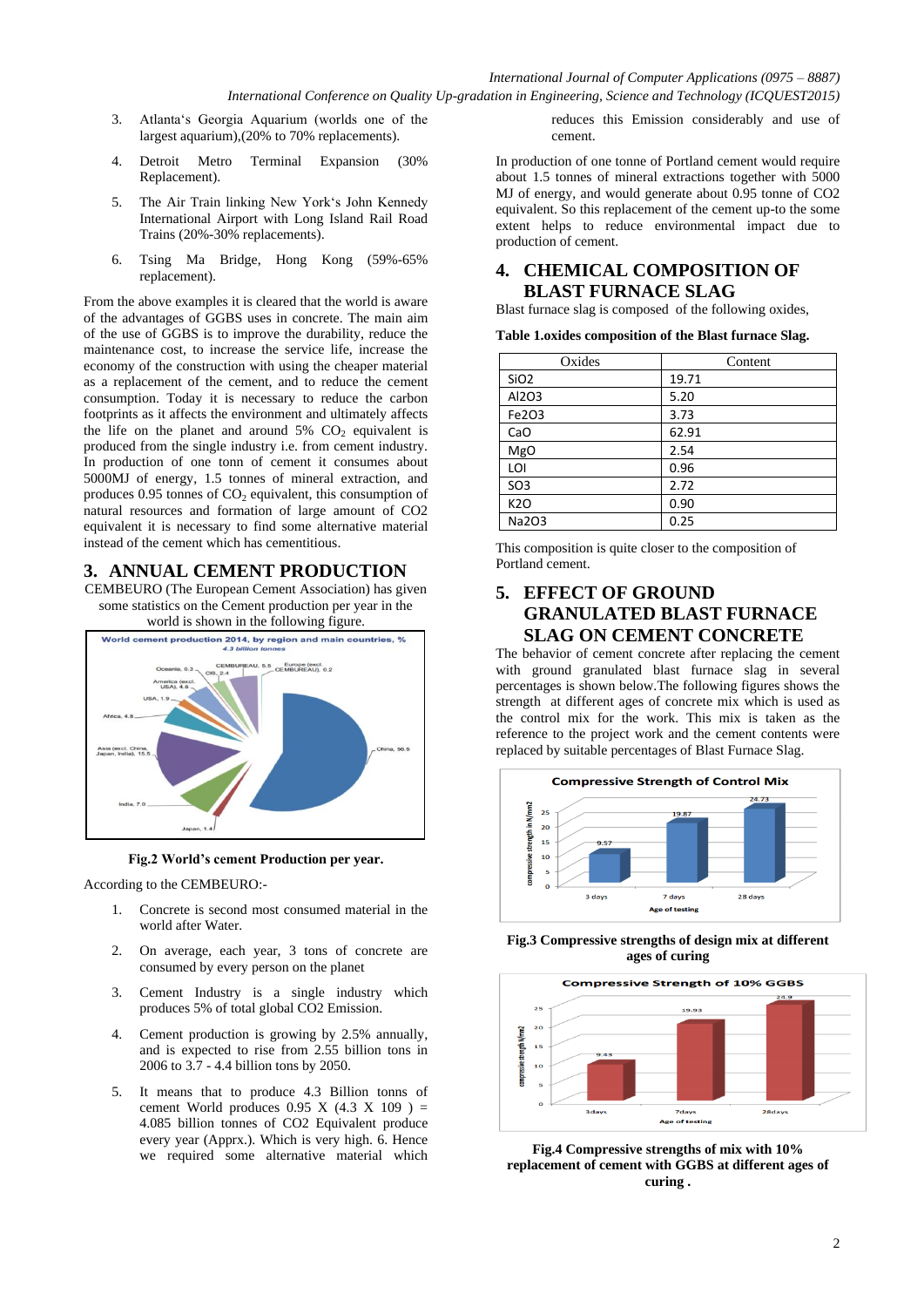

**Fig.5 Compressive strengths of mix with 20% replacement of cement with GGBS at different ages of curing** *.*



**Fig.6 Compressive strengths of mix with 40% replacement of cement with GGBS at different ages of curing .**



**Fig.7 comparison of 3 days compressive strengths of mixes with 0%(control mix), 10% 20% and 40%.**



**Fig.8 comparison of 7 days compressive strengths of mixes with 0%(control mix), 10% 20% and 40%.**



#### **Fig. 9 comparison of 28 days compressive strengths of mixes with 0%(control mix), 10% 20% and 40%.**

From the above results and the graphs, it can be conclude that the maximum strength result of the concrete after 7days and 28 days curing is with the 20% replacement of the cement by GGBS.From the works review it has been found that the GGBS takes more time to react with the water, hence the early strength gained by the Concrete with GGBS is less than the concrete with no replacement. From the above result the 3 Days strength of the concrete decreases with the increase of the percentage of the GGBS. The above test results shows the strength gain properties of the GGBS, as the GGBS starts gaining the strength the considerable rise in strength is taken place and the compressive strength increases with time. From interpreting the above results we can conclude that the strength of the concrete is increases with increase in the percentage of the GGBS in concrete. But researchers also states that the GGBS need cement to ignite to react with water hence we can replace the cement up-to certain percentage.From all the results and the discussions it is been found that the Ground Granulated Blast furnace Slag becomes a good alternative to the cement and can be used effectively with the cement in the cement concrete.

# **4. CONCLUSIONS**

The following conclusions can be drawn from the experimental investigations conducted on the behavior of concretes with GGBS as partial replacements for cement-